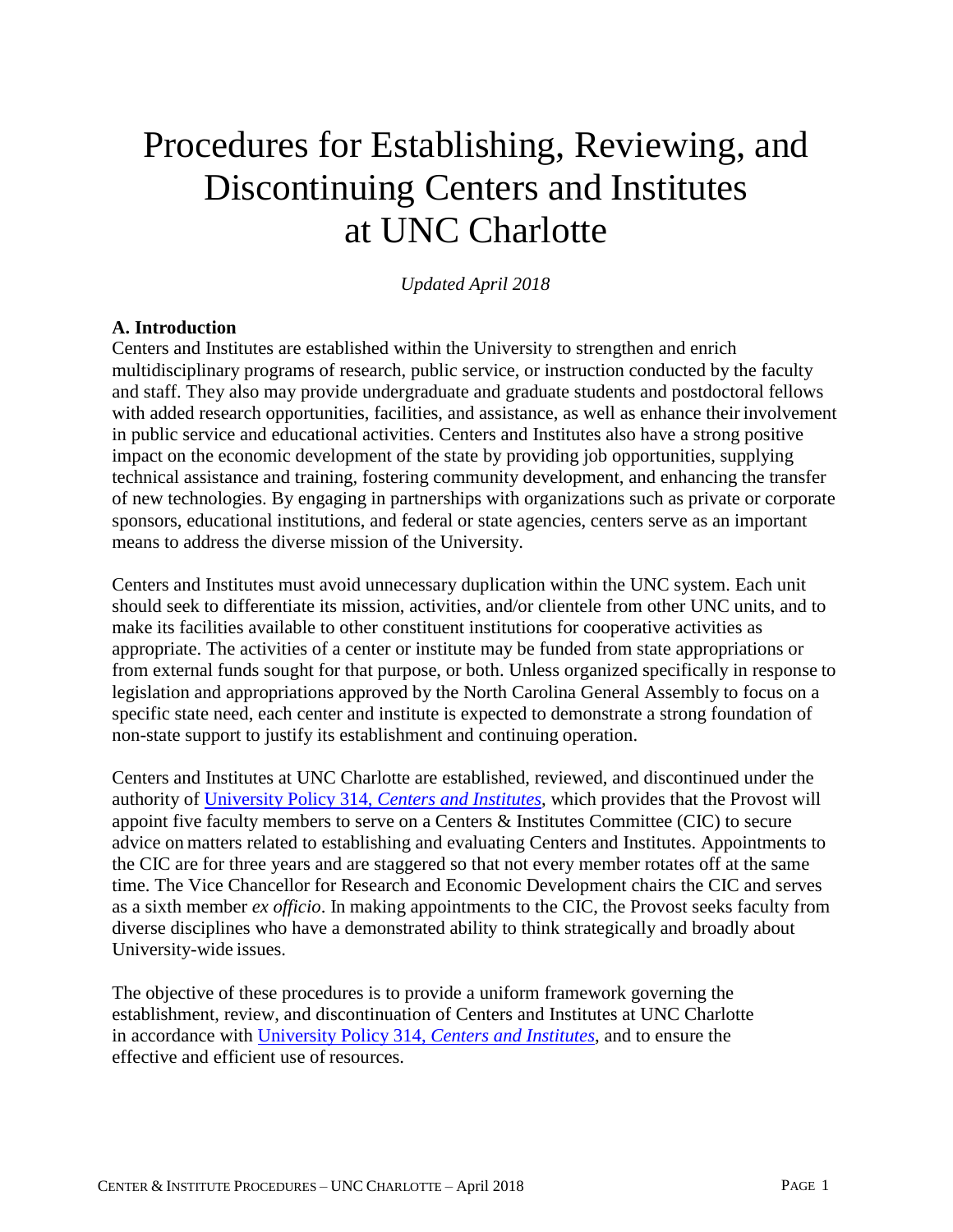## **B. Definitions**

#### **1. Centers versus Institutes**

For the purposes of classification within the UNC system, there is no technical distinction between the terms "institute" and "center." Both typically offer interdisciplinary programs attracting faculty, students, and staff from various academic departments. At UNC Charlotte, the term "institute" is reserved for an activity with a broader scope than a "center." For example, an institute may create centers as separate units within its administrative structure. For convenience, this document will use the term "Center" to refer to both Centers and Institutes at UNC Charlotte.

## **2. Institutional, Interinstitutional, and UNC System Multi-Campus Centers and Institutes**

Centers may be either *institutional* or *interinstitutional* in nature, and may be designated as research, public service, or instructional units. They may include the participation of other institutions, agencies, or organizations, such as other colleges and universities, schools, hospitals, industry, foundations, or governmental bodies.

*Institutional* Centers report to only a single campus within the UNC system. These Centers may collaborate with units or departments from other institutions for specific activities or projects, but fiscal and administrative oversight is limited to a single institution. Institutional Centers do not submit planning, establishment, or discontinuation requests to the Board of Governors, but are subject to the policies and procedures for establishment and review that are established by their respective campus.

*Interinstitutional* Centers that involve the participation of more than one campus within the UNC system must designate one campus as the administrative campus, and the administrative campus assumes responsibility for the general and fiscal oversight in accordance with campus level policies and procedures. UNC General Administration, through the Office of Research and Sponsored Programs, can offer assistance and coordination during the planning phase of complex multi-campus efforts.

*University System Multi-Campus Centers* are established either to represent North Carolina in a federally-funded and formula-based program, many of which require state matching funds, or through legislative action with requirements of multiple campus engagement. Such Centers will maintain varying levels of involvement from UNC General Administration throughout their life cycle, and are governed by *[Regulations for](http://www.northcarolina.edu/apps/policy/index.php?pg=vs&id=5575&added=1)  [Planning, Establishing, and Reviewing Centers and Institutes in The University of North](http://www.northcarolina.edu/apps/policy/index.php?pg=vs&id=5575&added=1)  [Carolina](http://www.northcarolina.edu/apps/policy/index.php?pg=vs&id=5575&added=1)* [\(Regulation 400.5\[R\]\)](http://intranet.northcarolina.edu/docs/legal/policymanual/400.5%5Br%5D.pdf) of The University of North Carolina.

These Procedures address *only* Institutional Centers at UNC Charlotte or Interinstitutional Centers where UNC Charlotte is the administrative campus.

#### **3. Types of Centers and Institutes**

A *Research* Center has research as its primary mission. Although classified as a research Center, such a unit may also provide instruction, training, technical assistance, or public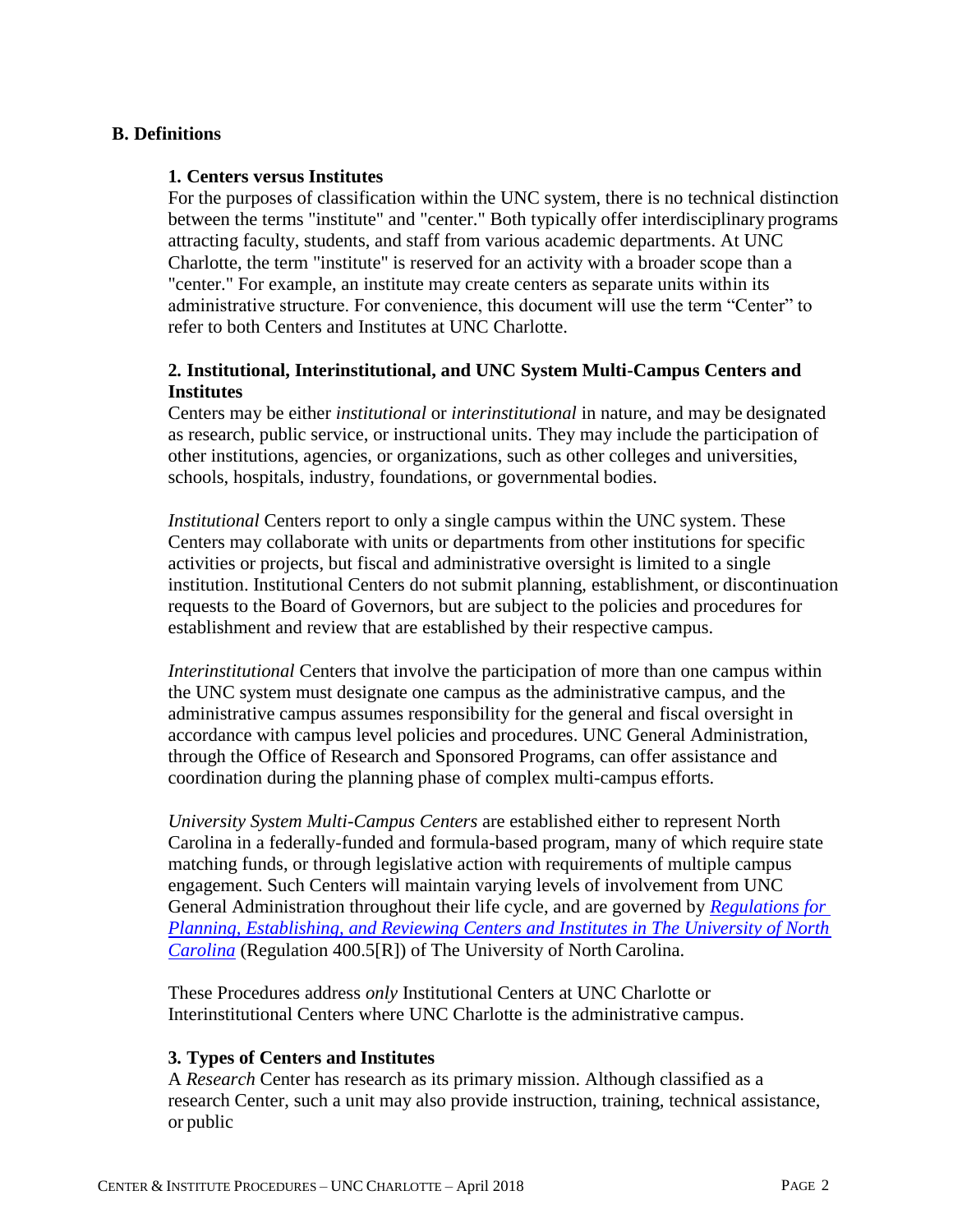service programs. Although such units do not have jurisdiction over academic curricula, they may offer courses in cooperation with academic units.

A *Public Service* Center has public service or technical assistance as its primary mission. Research, instruction, and training activities may also be conducted as secondary components of the mission. Although such units do not have jurisdiction over academic curricula, they may offer courses in cooperation with academic units.

An *Instructional* Center has training or instruction as its primary mission. Although designated for instruction, these units may also conduct research and public service activities. Although Instructional Centers do not have primary jurisdiction over academic curricula, they may offer courses in cooperation with academic units.

## **C. Authority and Lines of Responsibility**

Authority to authorize establishment and discontinuation of Centers rests with the UNC Charlotte Board of Trustees, and Centers are responsible to the Board of Trustees through the Chancellor. The Provost appoints the Center Directors.

Each time a Center or Institute has been authorized to plan, establish, or discontinue, the Vice Chancellor for Research and Economic Development will notify the UNC System's Office of Research and Graduate Education.

## **D. Purpose and Scope of Centers and Institutes**

In order to contribute significantly to University strategic goals, Centers must build excellence and/or visibility. Moreover, any Center consumes scarce organizational resources, whether those resources are dollars or merely reporting and oversight responsibilities. Thus, there must be good reasons for creating a new Center, such as providing:

- an enhanced environment and intellectual matrix for addressing complex and interdisciplinary or multidisciplinary issues;
- access to specialized facilities or instrumentation;
- a structure for the engagement of external communities; or
- a focal point for national or international excellence.

The reasons for creating a Center should be sufficiently concrete that they can be expressed in the form of objectives to be achieved over the first five years. Such objectives should be both quantifiable and measurable, and serve two purposes. First, when compared with current conditions, they define the value to be added by the Center. Second, they provide criteria for an evaluation of the Center at the end of five years. Objectives can be classified under several broad performance factors:

- research/scholarship;
- facility utilization;
- engagement;
- visibility;
- faculty participation; and
- student support and involvement.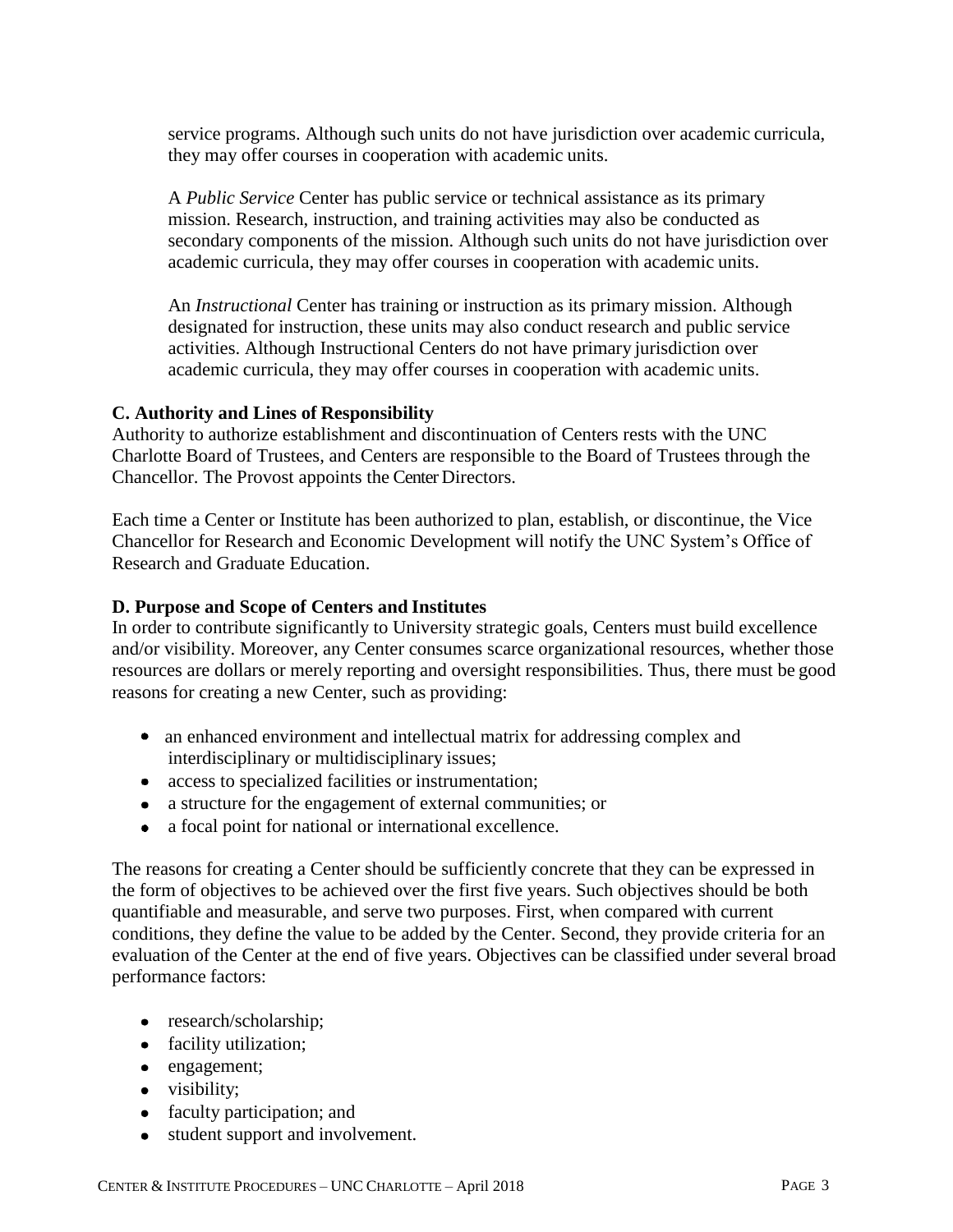In addition to adding value, a Center's objectives should be strategically aligned with the University's mission and academic plan. The consideration of strategic benefit is intended to be very broad. For example, research Centers in well-funded disciplines obviously must focus, in part, on the leveraging of external funding. But there are also many important disciplines in a research university for which external funding is scarce or non-existent, but for which a Center might add significant value through new faculty interactions, engagement of external constituencies, and/or the education of students. In all cases, there must be value added and it must be explicitly identified. In general, interdisciplinary and cross-college collaborations should be encouraged.

## **E. Funding**

It is expected that Centers will derive some portion of their operating costs from external sources and not subsist solely on state-appropriated funds. Some Centers will be established under agreements with external agencies (public or private) that provide project and/or operating funds, and Centers that provide services to non-governmental organizations can also charge administrative fees on top of direct and indirect costs.

Centers that propose to add value through increased external funding will usually achieve that increase through some form of entrepreneurship. A Center's Director is usually its chief entrepreneur and therefore would be expected to devote considerable time to the entrepreneurship needed to expand the Center's work. Thus, any costs associated with entrepreneurship (*e.g.*, travel, communications, *etc.*) would also be borne by the Center. A realistic funding model will weigh heavily in the decision to create a new Center, and the successful implementation of that model will be a key factor in the evaluation of the Center Director's performance.

## **F. Authorization to Plan**

A planning period can serve many purposes for a conceptualized Center, including time to demonstrate the validity of the concept, define partner relationships and roles, or identify fiscal and other resources required for sustainability. The authority to plan a new Center rests with college deans and faculty or staff wishing to plan a new Center must request an Authorization to Plan from their Dean. Minimum required documentation should include:

- 1. Relevance of the proposed Center to the mission of the University;
- 2. Objectives of the proposed Center and why the objectives cannot be achieved within existing institutional or University structures;
- 3. Discussion of differentiation from similar Centers or units within the campus, UNC, and the State, and proposed relationships with them;
- 4. Potential sources and estimated funding to initiate and sustain the proposed Center, presented as a five-year projection; and
- 5. A specific timeline and a set of milestones to be achieved for the planning period.

Each Dean or senior administrative officer may, at their discretion, specify additional information to be included in Authorization to Plan requests in their college or unit, and may set a specific annual schedule for the submission of such requests, or may choose to consider them at any time.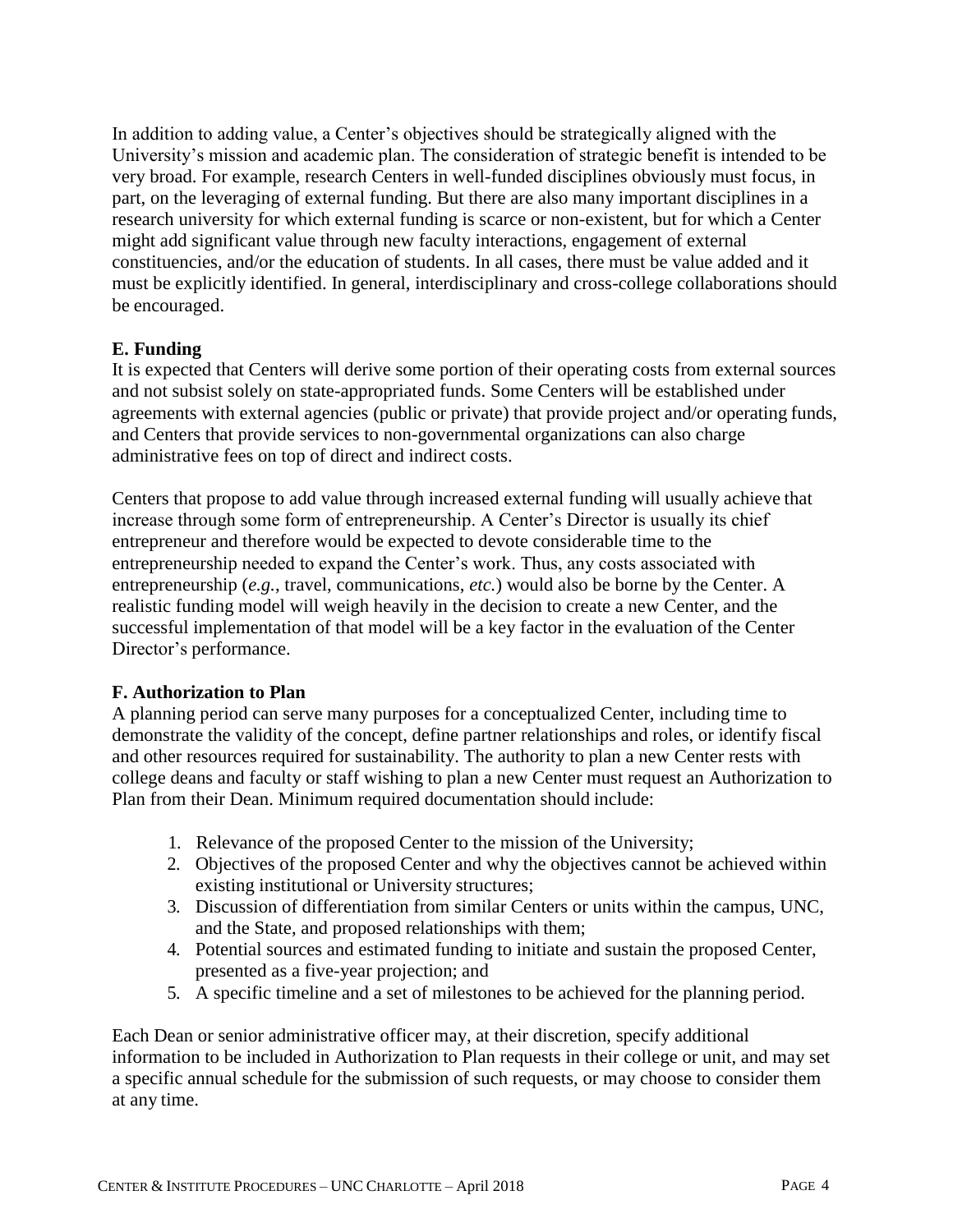When a Dean or senior administrative officer grants Authorization to Plan a Center, the authorization must specify the planning period and required milestones, with a copy of the Authorization sent to the Vice Chancellor for Research and Economic Development.

Deans or senior administrative officers may also choose to test the validity of a Center concept by piloting a center as part of the Authorization to Plan process, but must employ the naming convention for a pilot center as described in Section K. below.

In unusual circumstances, the Vice Chancellor for Research and Economic Development will coordinate new Center requests that require timely action in response to unusual strategic opportunities involving external relationships or funding.

## **G. Authorization to Establish**

When a Center approved for planning is ready and able to demonstrate its viability, a formal request for Authorization to Establish is prepared and submitted to the Provost by the Dean or senior administrative officer. The minimum required documentation for the request for Authorization to Establish includes the items listed in the Authorization to Plan documentation as well as the following:

- 1. Name of the proposed Center, which appropriately reflects the Center mission and scope;
- 2. Category of the proposed Center (Research, Public Service, or Instructional);
- 3. Organizational structure of the proposed Center, including the name of a proposed Director (unless the Director is to be selected through a national search), description of the membership and function of any proposed advisory or policy boards, and proposed responsibility structure;
- 4. Statement on the anticipated effects of the proposed unit on the instructional, research, and/or public service programs of the University; and, when interinstitutional arrangements are involved, a statement on the anticipated effects of the proposed collaboration on the instructional, research, and/or public service programs of all participating campuses;
- 5. Statement on immediate operating needs, such as equipment, library resources, and space needs, and five-year projections of future space needs, with supporting letters from each Dean or senior administrative officer who will provide resources;
- 6. A detailed five-year budget, with supporting letters from each Dean or senior administrative officer who will provide space or monetary resources;
- 7. When relevant, evidence that any necessary interinstitutional arrangements regarding leadership, governance, activities, funding, or other aspects have been reached by the cooperating Chancellors or designees; and
- 8. An accountability plan that details the specific goals to be met at the end of the second year for the third-year charter review, and at the end of the fourth year for the formal fifth-year Center evaluation.

Upon receipt of a request for Authorization to Establish, the Provost will ask the CIC to analyze the request, specifically addressing the contribution to academic and/or strategic plans, value added, and the budget and funding plan, including realism of external funding goals. The CIC will also consider whether the proposed Center name realistically and accurately reflects the scope of the mission, activities, and clientele of the Center.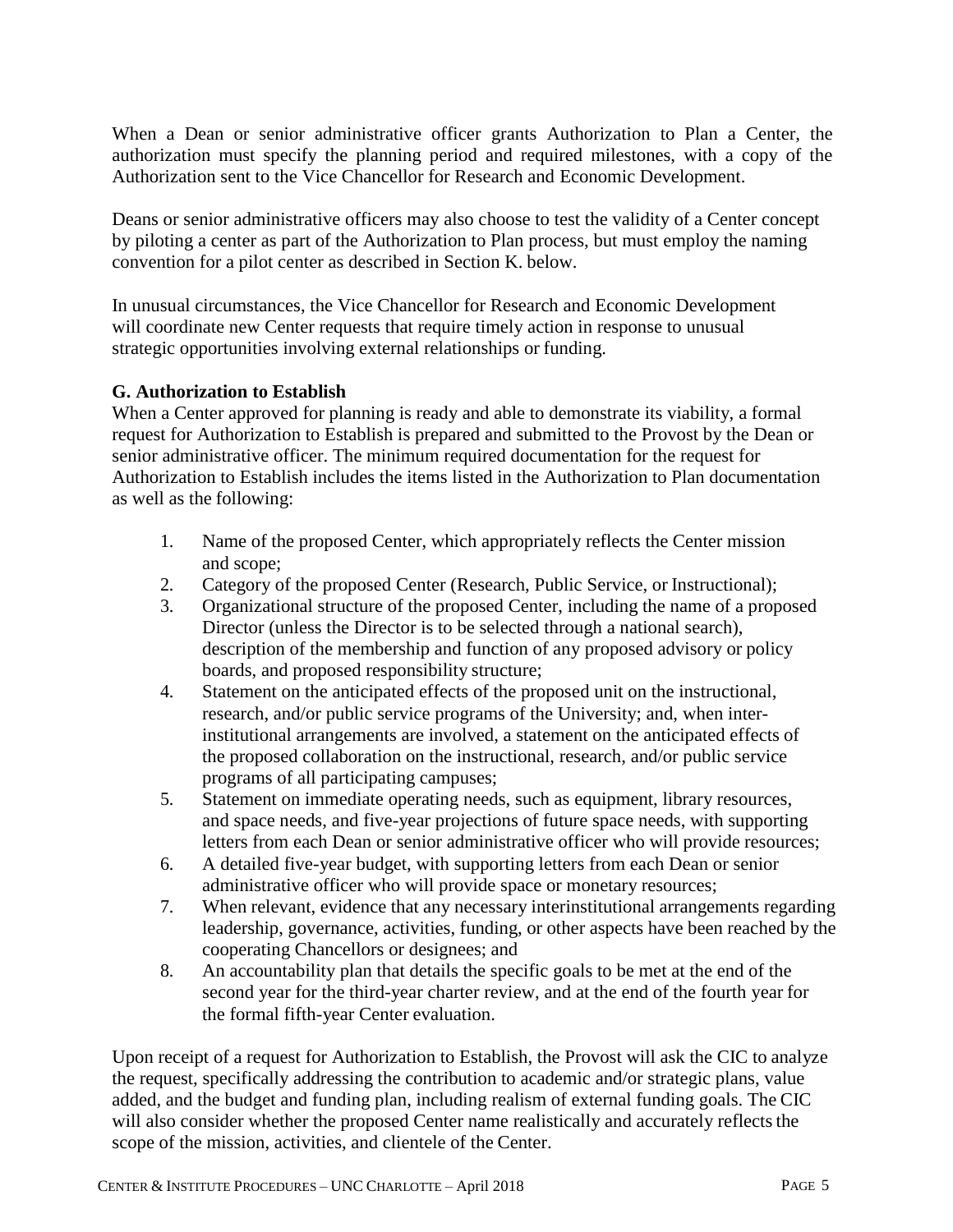Following analysis by the CIC, the Vice Chancellor for Research and Economic Development will forward recommendations to the Provost, including:

- whether the proposed Center should be further considered and under what
- conditions; how it fits the Academic Plan and strategically serves University
- objectives;
- how it delivers value added; and what it will cost and who will support it.

If the Provost concurs with a recommendation to establish a new Center, he or she will submit the recommendation for approval by the Board of Trustees, through the Board's Academic and Student Affairs Committee.

The table below summarizes the milestones, timelines, and responsible parties associated with establishment of a Center.

| <b>Milestone</b>                 | <b>Timeline</b> | <b>Responsible Parties</b>    |
|----------------------------------|-----------------|-------------------------------|
| Preparation of formal request to | Typically 1-3   | Dean or                       |
| establish and submission to      | months          | senior administrative officer |
| Provost                          |                 |                               |
| Review of request and            | Typically 1     | Centers & Institutes          |
| recommendation to Provost        | Month           | Committee                     |
| Recommendation considered by     | Typically 1     | <b>Provost</b>                |
| <b>Provost</b>                   | Month           |                               |
| Positive recommendation          | Typically 1-3   | Provost and Board of          |
| submitted for approval to the    | <b>Months</b>   | <b>Trustees</b>               |
| <b>Board of Trustees</b>         |                 |                               |

## **H. Management**

## **1. Directors**

Center Directors are responsible for the day-to-day programmatic, fiscal, and personnel decisions of the Center and will hold a faculty appointment or a non-faculty EPA appointment. Center Directors may be selected by one of the following means:

- a. If the proposed Director in the request for Authorization to Establish is a member of the University faculty or staff, the Provost may accept that proposed Director or, in consultation with the Dean or senior administrative officer, make an alternative selection from the faculty or staff; or
- b. The Provost may appoint a search committee and charge it with the conduct of a national search, following established University procedures for the hiring of academic or administrative personnel.

Whether the Director's position is that of faculty or non-faculty EPA, the appointment is made in accordance with existing policies and procedures for such appointments. In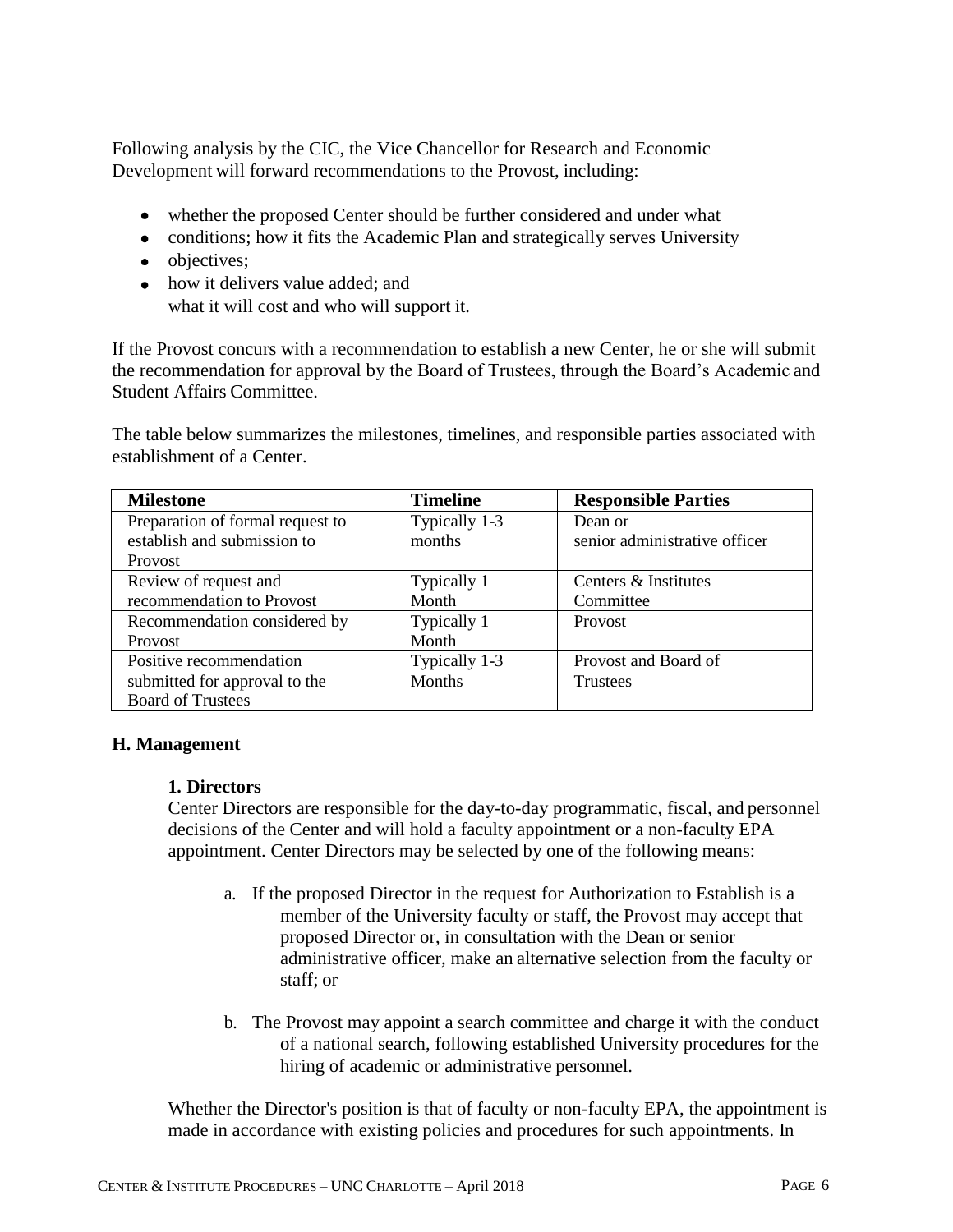appointing the Director, the Provost will also designate the Dean or senior administrative officer to whom the Director is to report, and the Director will serve at the pleasure of the Dean or senior administrative officer. The Director, subject to the approval of the Dean or senior administrative officer, appoints associate or assistant directors.

Each Center must have a web site displaying at a minimum the Center's name, primary designation (research, public service, instructional), Director's name and contact information, and a brief mission statement.

## **2. Center Boards or Committees.**

A Center may determine that an advisory or policy board is needed. Boards or committees are particularly useful when the Center must coordinate efforts across departments, units, or institutions. Such boards do not have the authority to make hiring offers to Directors or other staff. While boards may make recommendations regarding the use of Center funds, such entities do not have the authority to access, use, or otherwise control funds associated with the Center.

## **3. Authority through Bylaws, MOUs, or other Governing Documents.**

Centers may address their mission and governance structure through bylaws, Memoranda of Understanding (MOUs), or other governing documents. Examples of decisions that can be localized at the Center level include processes for appointing and staggering terms of board members, requirements for adding new partners or partner campuses, or agreements on leadership and logistics for specified collaborative initiatives.

## **4. Reports.**

The Dean or senior administrative officer may request periodic reports from the Director that summarize Center activities and progress toward goals. Based on those reports and current strategic issues, the Dean or senior administrative officer and Director may agree on appropriate modifications to Center goals.

## **5. Chancellor.**

The Chancellor or his or her designee must insure that each Center or Institute is knowledgeable of IRC Section 501 (c) (3) limits on lobbying. Annual compliance training must be delivered to the directors of all Centers and Institutes concerning Internal Revenue Code restrictions on political and legislative activities.

## **I. Special Strategic Initiatives**

There may be instances, based on University strategic planning, in which the University establishes a Center (most likely an Institute) as a special strategic initiative. In such cases, the Chancellor may issue an Authorization to Plan to a Vice Chancellor or other University official, who would in turn appoint a planning committee. The Chancellor, or his or her designee, would then issue the Authorization to Establish, based on documentation prepared by the committee and following the guidelines of Sections F. and G. above. If approved by the Board of Trustees, the appointment of a Director would follow the guidelines in Section H., but the Provost would have the option of assigning the Institute to a senior academic officer other than a Dean, with the Director reporting to that official.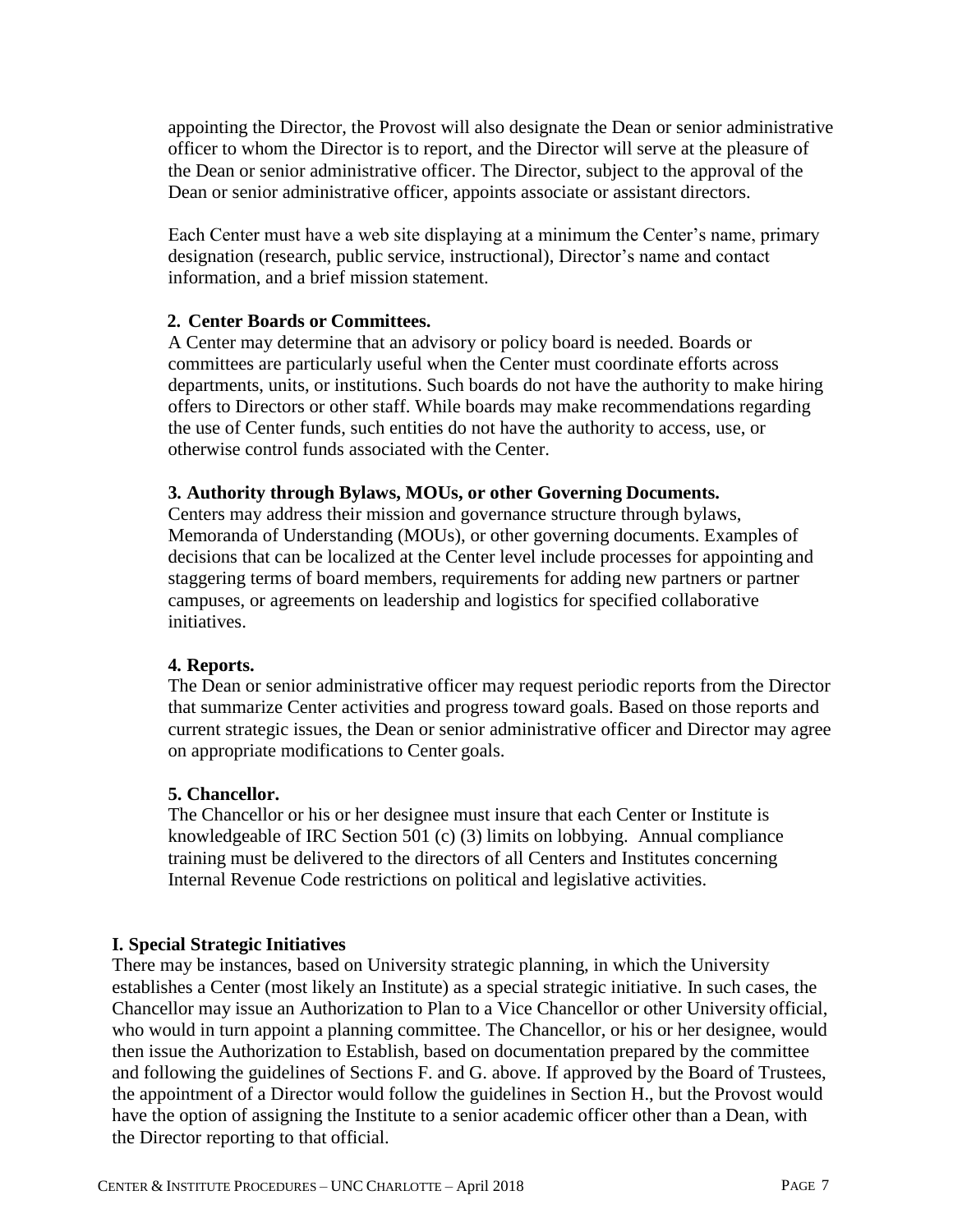# **J. Evaluation of Centers and Center Directors**

On an annual basis, each Center Director will submit a report of Center activity and performance to the appropriate supervising Dean or senior administrative officer. This report will be used by the Dean or senior administrative officer to make an annual evaluation of the Center and the Director.

The annual report will address specific issues based on the Center's initial or revised goals, including:

- Performance against specific objectives and goals;
- Quality and quantity of scholarly activity (as appropriate per mission), teaching and other instructional activity (as appropriate per mission), and service (as appropriate per mission);
- Sufficient budget to continue operation, including the amount and proportion of funds received from General Fund and non-General Fund sources as well as in kind support;
- Fiscal oversight;
- Analysis and assurance that the entity does not duplicate other institutional, UNC, or State entities;
- Analysis and consideration as to whether the entity's work can be effectively accomplished by a single department or program; and
- Stakeholder feedback (stakeholder defined as appropriate per the unit's mission).

The evaluation of the Center Director will consider:

- Performance against individual objectives and goals;
- Feedback on leadership and communication from Center/Institute staff, partners and/or clients; and
- Management of fiscal and human resources.
- Standard practices and procedures for involving other UNC constituent institutions in review processes, when relevant;
- Articulation of the type of unsatisfactory performance that could merit condition for discontinuation of a Center, Institute, director, or others; and
- Clear plans for occasions when Centers, Institutes, or directors do not meet minimum review expectations, including process, milestones, and responsible parties.

On a periodic basis, Centers are also evaluated according to the follow process. New Centers will receive an initial three-year charter. At the end of Year 2, the Center will prepare a report in accordance with the accountability plan in G.8. above, summarizing the progress toward its goals, for review by the Dean or senior administrative officer. Based on this review, the Dean or senior administrative officer will recommend to the Provost that the Center receive a twoyear extension of their charter (to five years) or that the Center be terminated at the end of the three-year charter. The Provost may approve a two-year extension or may, in consultation with the Chancellor, recommend to the Board of Trustees that the Center be discontinued.

For Centers that receive an extension of their charter to five years, a full Center review and evaluation will take place in the fourth year. To initiate this process, the Vice Chancellor for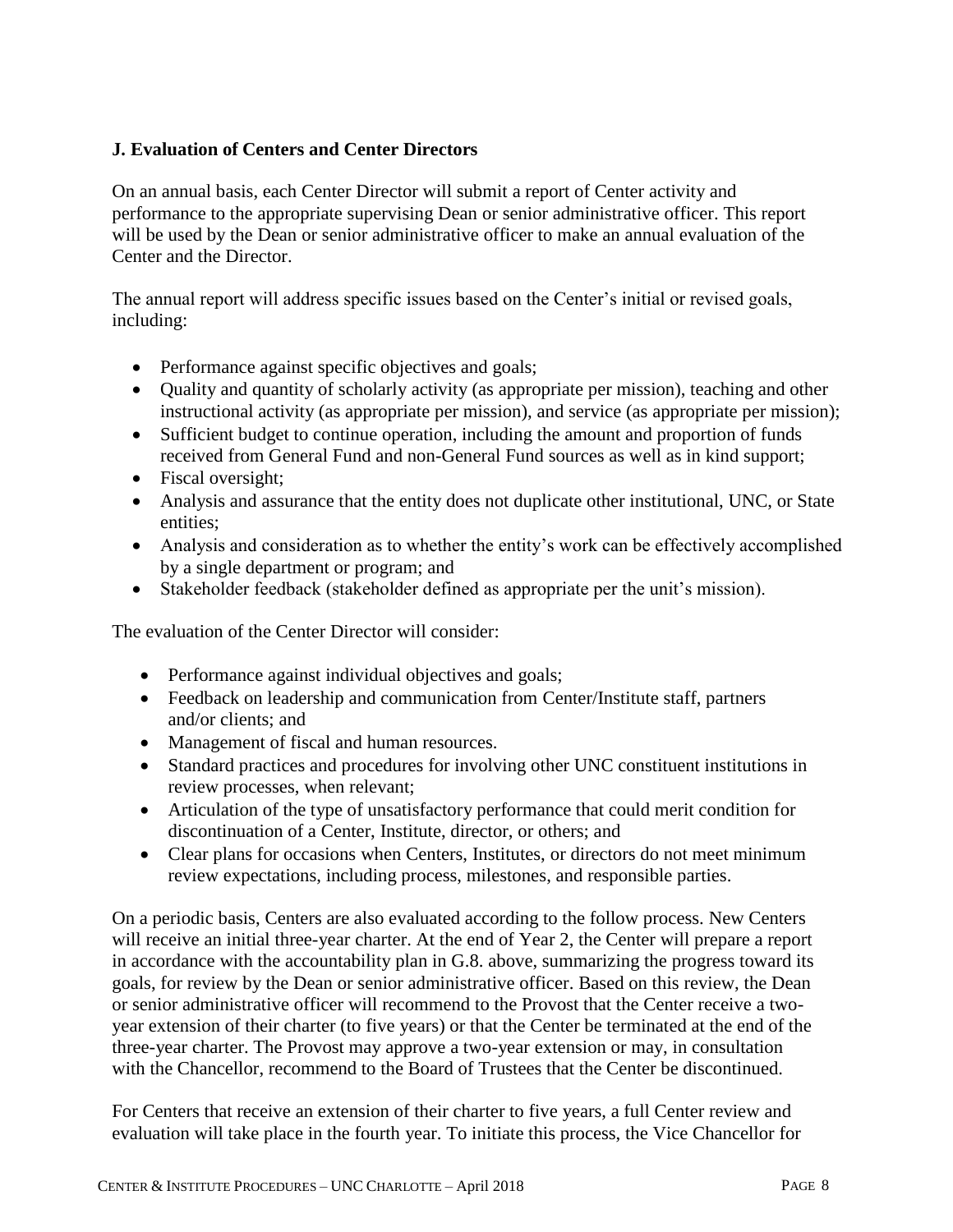Research and Economic Development will consult with the Dean or senior administrative officer and establish a timeline for the review. The Dean or senior administrative officer will then charge the Center Director with a self-evaluation, using a format that is customized to the Center and agreed upon by the Dean or senior administrative officer and the Director. The purpose of the self-evaluation will be to collect data related to the Center's goals and objectives, with specific attention to why the Center was established, as discussed in section D. above, and to the accountability plan in G.8., including any modifications to that plan.

When the Director completes the self-study, the Dean or senior administrative officer will select at least two persons (internal or external) who are able to review the self-study documents and deliver recommendations to the Dean or senior administrative officer. The Dean or senior administrative officer will then add his or her comments and recommendations to those of the reviewers and forward those documents to the Vice Chancellor for review by the CIC. The CIC review will address specific issues based on the Center's initial or revised goals, such as:

- Is current funding of the unit sufficient to continue its operation? Is the Center deriving a reasonable portion of its support from external sources?
- Is the Center providing access to unique facilities, instrumentation, or other resources?
- What is the Center's role in convening specific communities and engaging those communities in center activities?
- Has the Center's national or international prominence been sustained?
- Is student support and training consistent with the Center's stated goals and objectives? Do current operations duplicate the efforts of other units?
- Could the work of the Center be accomplished by a single department or program?
- Is the Center being managed effectively?
- Is the Center meeting the goals set forth in the establishing documents?

Review of these issues will inform the choice to continue or discontinue the Center. A Center or Institute may be discontinued for a variety of reasons, including, but not limited to: lack of fiscal resources for sustainability, termination of a supporting grant or award, lack of fit with departmental, college or institutional missions or objectives, or a change in institutional priorities.

Based on the CIC review outcomes and in consultation with the Chancellor, the Provost may extend the Center's charter for an additional five years or determine that the Center should be discontinued. For Centers that are to be discontinued, the Provost will make such recommendation to the Academic and Student Affairs Committee of the Board of Trustees, for action by the full Board. Following Board action, the Dean or senior administrative officer will work with the Center Director to ensure an orderly termination or transfer of contractual obligations and to seek alternative employment for full-time staff. The center "phase-out" should take no longer than one year.

For Centers whose charters are extended, evaluations will be conducted at five-year intervals.

## **K. Pilot Centers**

A Dean or senior administrative officer may wish to establish a pilot center that meets certain needs within the college but does not yet meet the standard for creating a UNC Charlotte